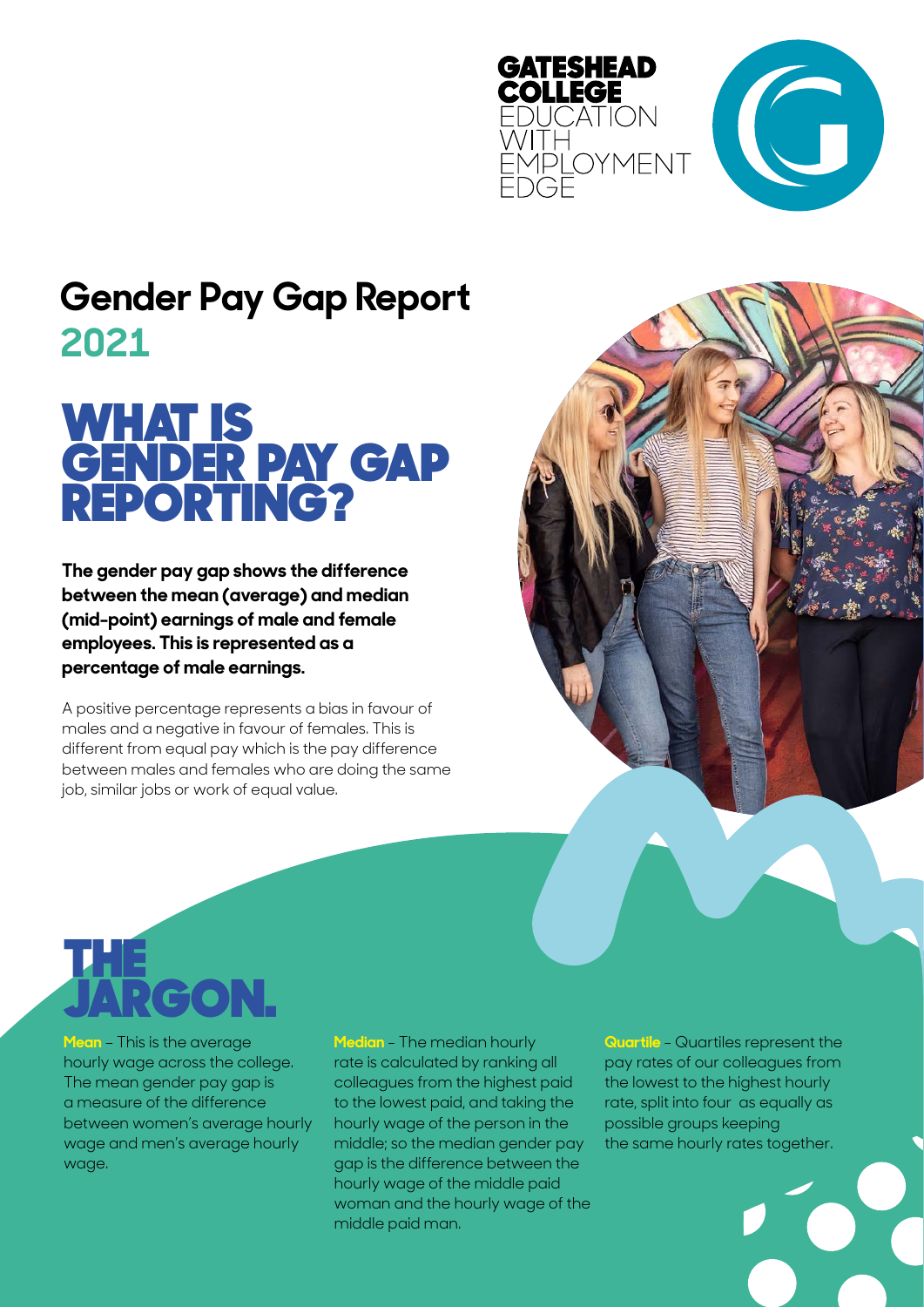## THE FACTS AND FIGURES.

**Our colleagues**

Breakdown of male/female staff.



### **Gender distribution (March 2021)**

Breakdown of male/female staff by quartile.



#### **Hourly pay figures**

In comparison to 2020, the mean has decreased by 1.2%, and the median stayed the same. This compares slightly favourably with the national average median of 15.4% as at the last report from the Office of National Statistics. The median pay gap is considered the better indicator of average earnings as there is an equal probability of falling above and below.

Our analysis of our gender pay gap suggests that this is mainly due to the number of females in lower paid administration and cleaning positions. Historic salary protection arrangements are still in place although this is reducing each year due to leavers.

|             | <b>March 2020</b> | <b>March 2021</b> |               |
|-------------|-------------------|-------------------|---------------|
| <b>Mean</b> | Median            | <b>Mean</b>       | <b>Median</b> |
| 7.3%        | 13.8%             | 6.1%              | 13.8%         |

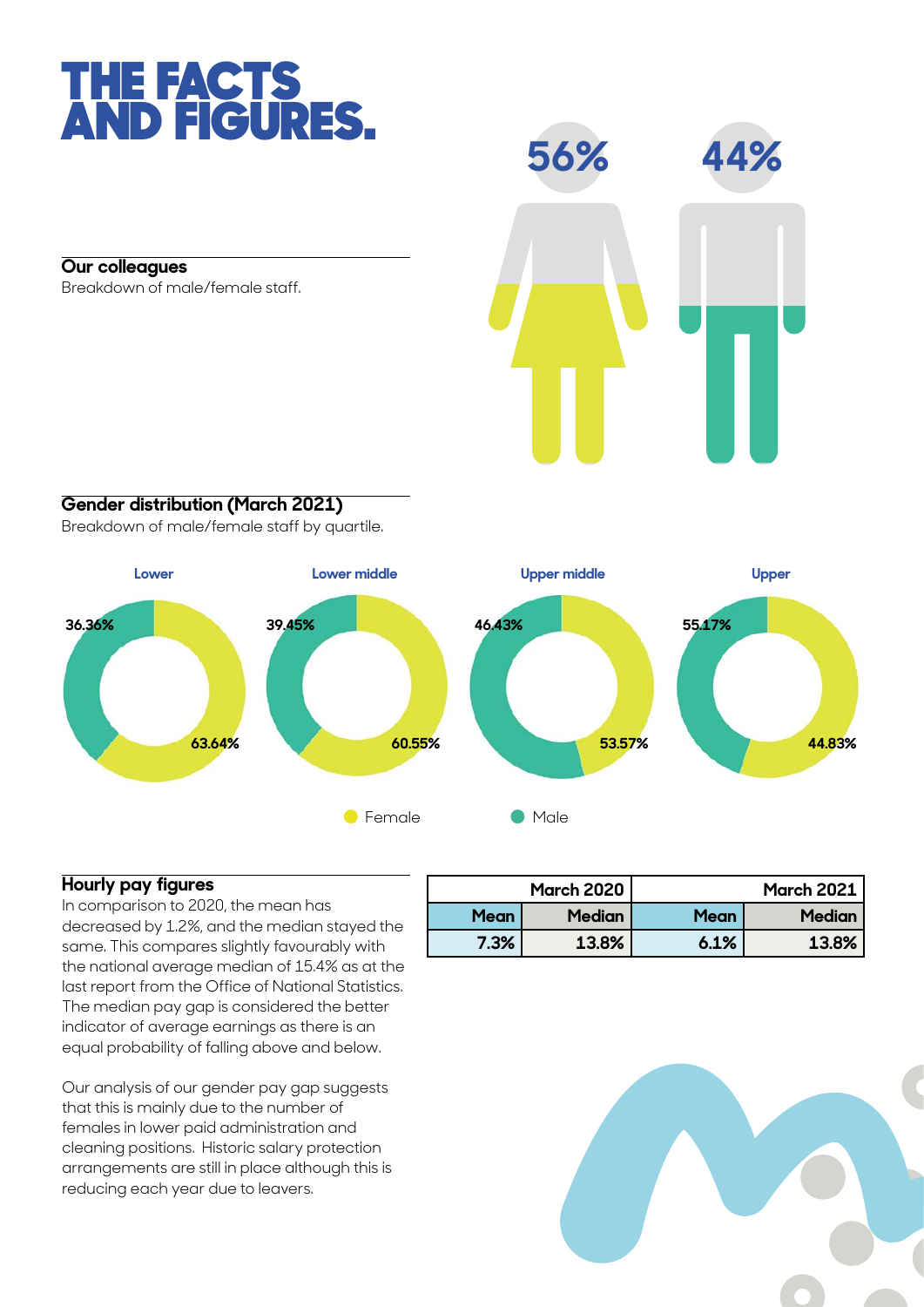**Pay Quartiles** 

The tables below presents the gender distribution across the college in four equally sized quartiles in line with government guidance. Table 1 illustrates the position at March 2020 and Table 2 shows the progress at March 2021.

|              | <b>March 2020</b> |          |                                |                                  |
|--------------|-------------------|----------|--------------------------------|----------------------------------|
| Quartile     | Female (%)        | Male (%) | <b>Mean Hourly Pay Gap (%)</b> | <b>Median Hourly Pay Gap (%)</b> |
| Lower        | 62.41%            | 37,59%   | $-3.06%$                       | $-11.6%$                         |
| Lower Middle | 53.49%            | 46.51%   | 4.33%                          | 8.39%                            |
| Upper Middle | 44.03%            | 55,97%   | 1.17%                          | 0%                               |
| Upper        | 56.59%            | 43.41%   | 10.16%                         | 0%                               |
| <b>TOTAL</b> | 54%               | 46%      | 7.3%                           | 13.8%                            |

|                     | <b>March 2021</b> |          |                                |                                  |  |
|---------------------|-------------------|----------|--------------------------------|----------------------------------|--|
| Quartile            | Female (%)        | Male (%) | <b>Mean Hourly Pay Gap (%)</b> | <b>Median Hourly Pay Gap (%)</b> |  |
| Lower               | 63.64%            | 36.36%   | $-2.31%$                       | $-5.83%$                         |  |
| Lower Middle        | 60.55%            | 39.45%   | 3.03%                          | 4.07%                            |  |
| <b>Upper Middle</b> | 46.43%            | 53.57%   | 0.40%                          | 0%                               |  |
| Upper               | 55.17%            | 44.83%   | 3.28%                          | $-7.48%$                         |  |
| <b>TOTAL</b>        | 56%               | 44%      | 6.1%                           | 13.8%                            |  |